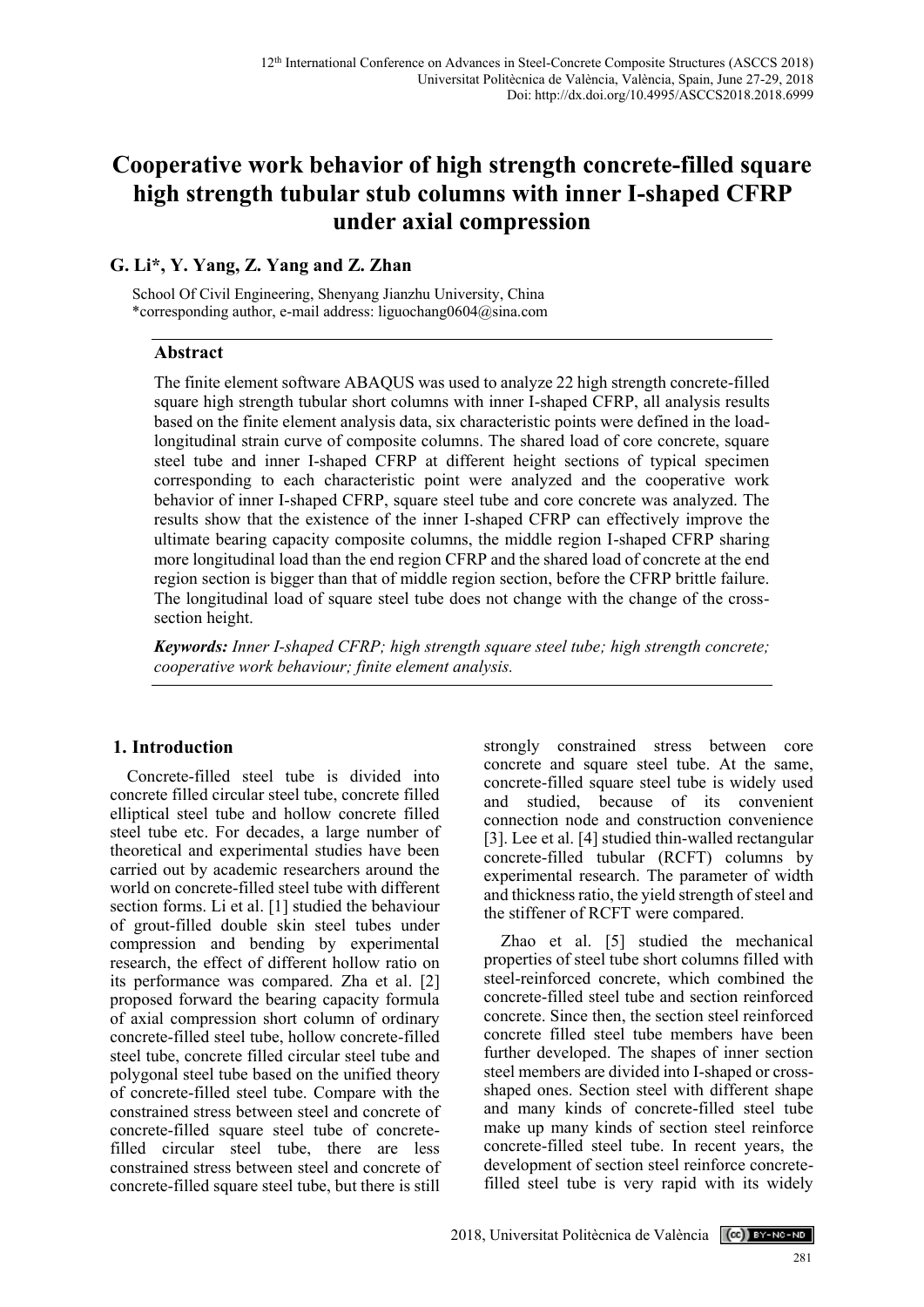studied and applied. Steel tube, concrete and section steel work together in combined cross section of steel reinforced concrete filled steel tube. Because of the advantages of each part of the combined cross section, the cross-section area of the composite column has been reduced, besides, the strength and deformability of the core concrete and its seismic performance were improved. On the other hand, the inner section steel improves the fire resistance of ordinary CFST, meanwhile, it increases its bearing capacity, delays the development of concrete cracks and improves the ductility of concrete.

Due to their low self-weight, high durability, and reduced maintenance requirements, fiber reinforced polymer (FRP) pultruded profiles are becoming a competitive option as a kind of structural material [6]. A large number of experiments and theoretical studies have been carried out by many scholars all over the world on FRP materials. Pecce et al [7] studied the mechanical properties, buckling and failure modes of FRP profiles. With the application of FRP in structure, many scholars combined FRP with CFST and put forward a variety of composite components. Gu et al [8] have studied the CFRP-concrete-filled tubular stub columns under axial compression, at the same time, the working mechanism of the axial compression short column of the high performance concrete filled steel tube was analyzed. Sundarraja. M C et al [9-10] studied the compression performance of the CFRP reinforced concrete filled steel tube columns by theoretical and experimental research. At the same time, the combination of concrete-filled steel tube members with inner CFRP is also developing Li et al. [11-12] studied concrete-filled square steel tube columns with inner CFRP profiles under axial compression by finite element analysis and experimental study.

Compared with ordinary strength steel, high strength steel can reduce the section size of components, reduce welding material, coating dosage and construction workload. Highstrength concrete has the advantages of high strength, high rigidity and good durability. The application of high-strength materials not only effectively reduce the structural weight, but meet the requirements of the continuous development of the structure to a larger span and a higher height. [13-14].

Ordinary concrete-filled steel tubular members have been widely studied and applied for their excellent performance. However, the effect of high strength materials and CFRP on the behavior of concrete filled steel tube is

remain to be further discussed. In this paper, the finite element analysis model of high-strength concrete-filled steel tubular high-strength concrete short columns with I-shaped CFRP is applied to study the cooperative work behavior of each part. The research of it lays the foundation for further research on the working mechanism of such components. By studying the mechanism of the cooperative work behavior of each component of the section, we can further study how to make full use of the material composition and optimize the cross section to find a more reasonable cross section form.

# **2. Finite element model**

# *2.1. Constitutive model of high-strength concrete*

In this paper, the plastic damage constitutive model of concrete is adopted. The core concrete of CFST is in the triaxial stress state. Therefore, constrain concrete compression constitutive model improved by Liu [15] is used in this paper adopted to simulate the compression behavior of core concrete. The stress-strain curve of high strength concrete is shown in Fig. 1. The constrain concrete compression constitutive model is calculated by the press formula:

$$
y = \begin{cases} 2x - x^2 & x \le 1 \\ \frac{x}{\beta_0 (x - 1)^7 + x} & x > 1 \end{cases}
$$
 (1)

where:

$$
x = \frac{\varepsilon}{\varepsilon_0}
$$

$$
y = \frac{\sigma}{\sigma_0}
$$

 $\sigma_0 = f_c'$  where  $f_c'$  is the cylinder strength of concrete, and it is calculated as  $f_c' = f_{cu} - \delta$  [16].

$$
\varepsilon_0 = \varepsilon_e + 800 \cdot \zeta_s^{0.2} \cdot 10^{-6}
$$
 (2)

$$
\eta = 1.6 + \frac{1.5}{x} \tag{3}
$$

$$
\beta_0 = \frac{\left(f_c\right)^{0.1}}{1.2\sqrt{1+\zeta_s}}
$$
\n(4)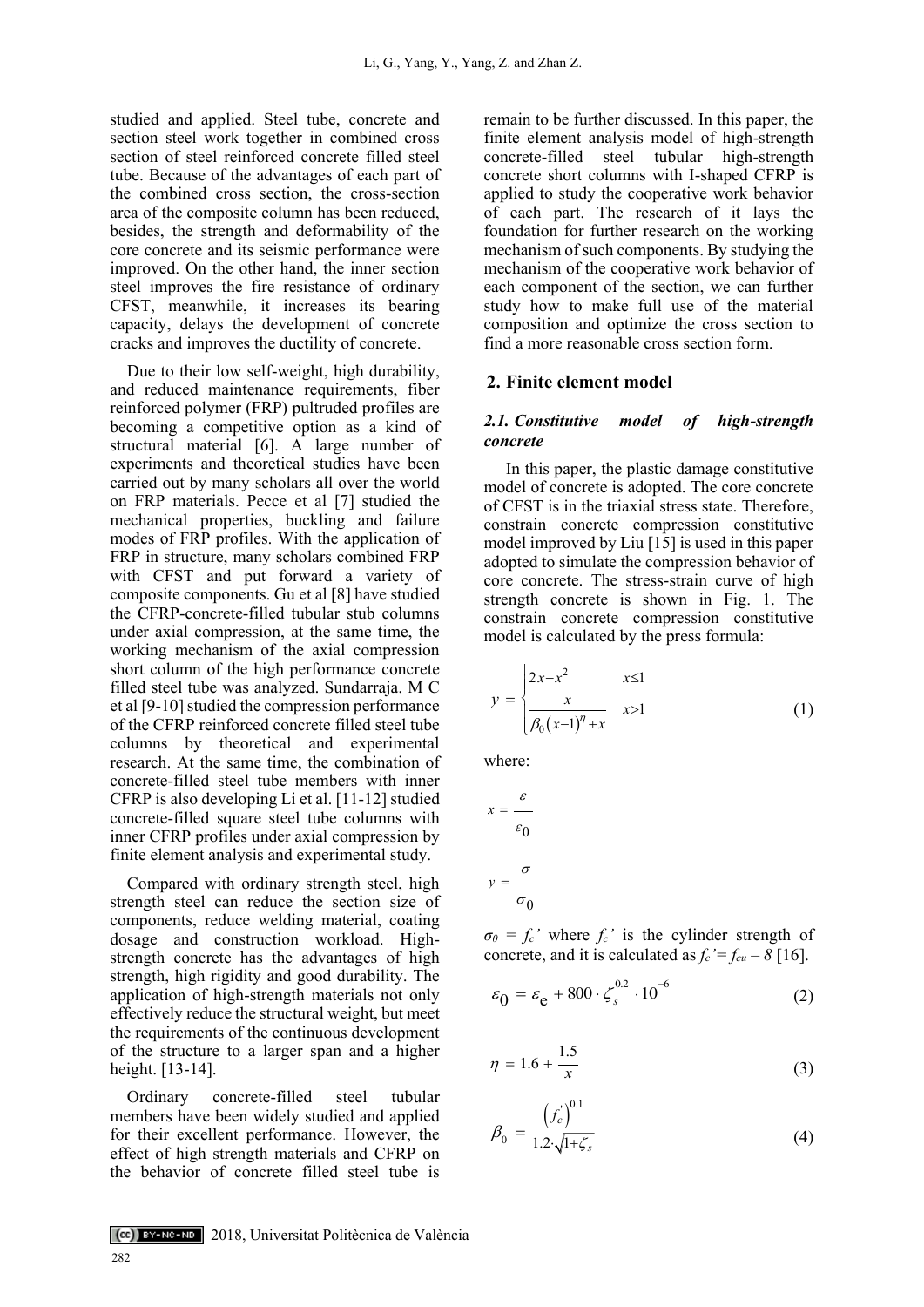$$
\varepsilon_{\mathbf{e}} = (1300 + 12.5 \cdot f_c^{'} ) \cdot 10^{-6} \tag{5}
$$



*Fig. 1.* Stress-strain curve for concrete.

The energy failure criterion is used to define the tensile softening performance of concrete because of its better computational convergence. The constitutive relation of stress-fracture energy is calculated by [16].

### *2.2. Constitutive model of high-strength steel*

The steel tube is made of high strength steel. The two-fold line constitutive model of steel proposed by professor Han [3] is used in the material constitutive model. Fig. 2 is the stressstrain relationship curve of high-strength steel. Calculate the constitutive relation of steel as follow:

$$
\sigma_{s} = \begin{cases} E_{s} \cdot \varepsilon_{s} & \varepsilon_{s} \leq \varepsilon_{y} \\ \sigma_{y} + (\varepsilon_{s} - \varepsilon_{y}) \cdot E_{t} & \varepsilon_{y} \leq \varepsilon_{s} \leq \varepsilon_{u} \end{cases}
$$
 (6)

where  $\sigma_s$  represents the stress and  $\varepsilon_y$  is the yield strain. *E<sup>s</sup>* is the elastic modulus of the elastic section and  $E_t$  is the elastic plastic modulus of the elastic plastic section which takes 0.01·*Es*.



*Fig. 2.* Stress-strain curve of steel.

#### *2.3. Constitutive model of CFRP*

Longitudinal carbon fiber is used in the middle of the I-shaped CFRP profile. External carbon fiber cloth is wrapped round it. It can be regarded as an anisotropic material made up of three layers of different fiber directions.

The CFRP finite element model adopts the Tsai-Wu failure criterion, and the USDFLD subprogram based on the ABAQUS finite element analysis software is used to judge the failure process of the profile. The criteria for judgment are as follows:

$$
F_{11}\sigma_1^2 + F_{22}\sigma_2^2 + F_{66}\sigma_6^2 + F_1\sigma_1 + F_2\sigma_2 + 2F_{12}\sigma_1\sigma_2 \ge 1(6)
$$
  
where:  

$$
F_{11} = \frac{1}{X_t} - \frac{1}{X_c}
$$
  
crete.  

$$
1 - 1
$$

$$
F_{22} = - - \frac{1}{Y_t - Y_c}
$$
  

$$
F_{12} = - - \frac{1}{2 - \sqrt{X_t \cdot X_c \cdot Y_t \cdot Y_c}}
$$
  

$$
F_{66} = \frac{1}{S^2}
$$

*F* =

# *2.4. The establishment of the finite element model*

The finite element model of components are composed of four parts: plate, square steel tube, I-shaped CFRP and core concrete. The Continue Shell unit is used for the finite element model of I-shaped CFRP, and the Solid unit are used for other components. The components are shown in Fig. 3.



*Fig. 3.* Finite element model.

In Fig. 3, the I-shaped CFRP is Hard Contact with the plate, and Tie constraint is used to restrict the core concrete. The Hard Contact is used between core concrete and the plate are contacted by normal way, and the Hard Contact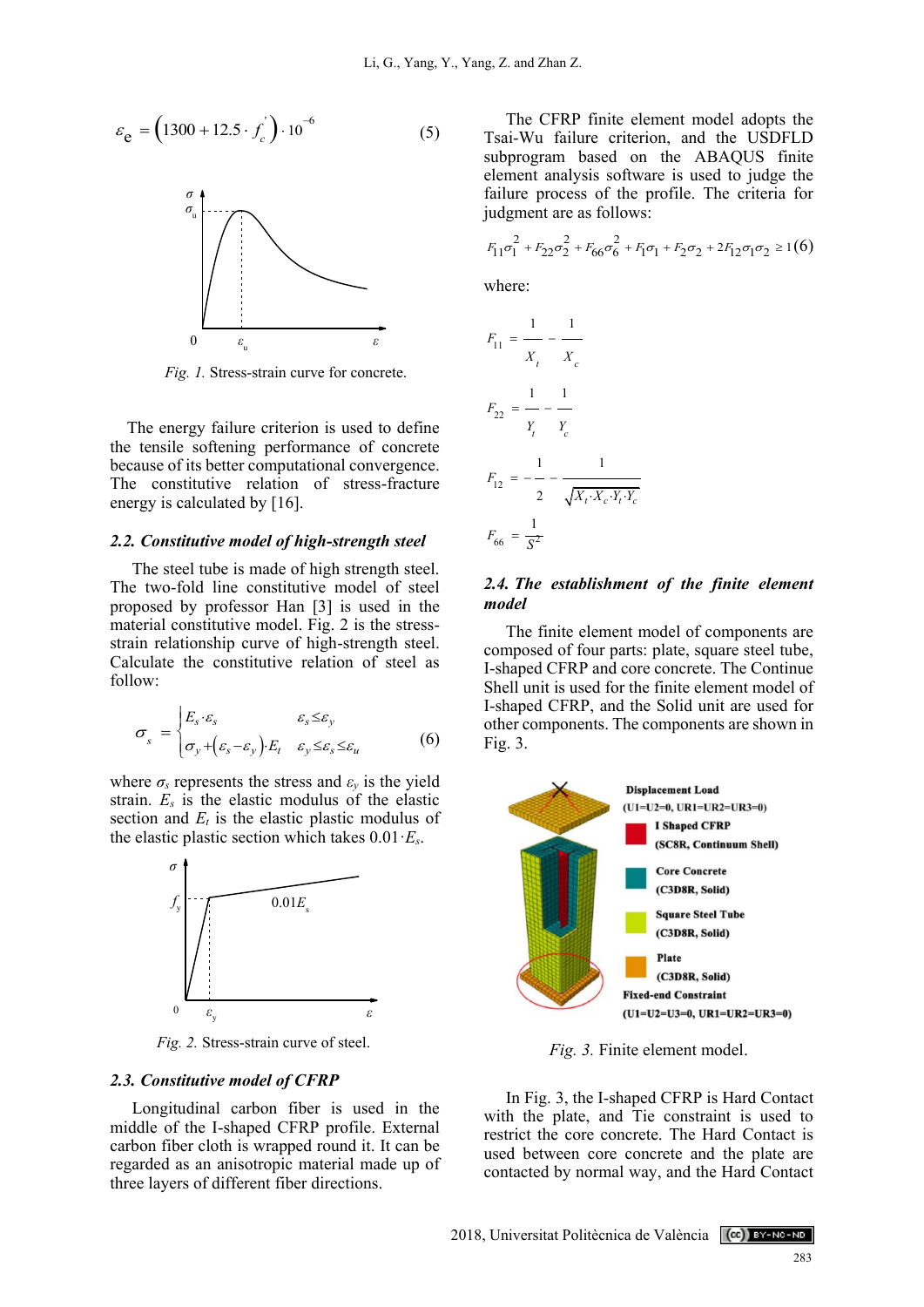and the Frictional Contact are used between the core steel and the square steel tube. The square steel tube and the plate are Tie restrained. The boundary conditions of the component are as follow: The lower end plate boundary condition ( $U1=U2=0$ ,  $UR1=UR2=UR3=0$ ). The loading mode is loaded with displacement, and the loading point is coupled with the upper end plate. The boundary condition of the loading point is ( $U1=U2=0$ ,  $UR1=UR2=UR3=0$ ) U3 as the axial displacement.

Section of composite component is shown in Fig. 4. The component parameters are shown in Table 1.



(1, I-shaped CFRP; 2, core concrete; 3, square steel tube)

*Fig. 4.* Section of composite component.

| Num-    | Size BxhxL  | $t$ (mm)       | $f_{y}$ | $f_{\rm cu}$ | $f_{\rm cf}$ | $P_{\rm u}$ |
|---------|-------------|----------------|---------|--------------|--------------|-------------|
| ber     | (mm)        |                |         | (MPa)        |              | (kN)        |
| $SC-1$  | 150x150x450 | $\overline{4}$ | 550     | 100          | 900          | 3575        |
| $SC-2$  | 150x150x450 | 4              | 690     | 100          | 900          | 3966        |
| $SC-3$  | 150x150x450 | 4              | 770     | 100          | 900          | 4182        |
| $SC-4$  | 150x150x450 | 4              | 890     | 100          | 900          | 4481        |
| $SC-5$  | 150x150x450 | 4              | 960     | 100          | 900          | 4656        |
| $SC-6$  | 150x150x450 | 4              | 550     | 80           | 900          | 3141        |
| $SC-7$  | 150x150x450 | 4              | 550     | 110          | 900          | 3792        |
| $SC-8$  | 150x150x450 | 5              | 550     | 100          | 900          | 3838        |
| $SC-9$  | 150x150x450 | 5              | 690     | 100          | 900          | 4338        |
| $SC-10$ | 150x150x450 | 5              | 770     | 100          | 900          | 4595        |
| $SC-11$ | 150x150x450 | 5              | 890     | 100          | 900          | 4995        |
| $SC-12$ | 150x150x450 | 5              | 960     | 100          | 900          | 5215        |
| $SC-13$ | 150x150x450 | 5              | 550     | 80           | 900          | 3422        |
| $SC-14$ | 150x150x450 | 5              | 550     | 110          | 900          | 4046        |
| $SC-15$ | 150x150x450 | 6              | 550     | 100          | 900          | 4000        |
| $SC-16$ | 150x150x450 | 6              | 690     | 100          | 900          | 4737        |
| $SC-17$ | 150x150x450 | 6              | 770     | 100          | 900          | 5049        |

284

| $SC-18$ | 150x150x450 | 6 | 890 | 100 | 900 | 5483 |
|---------|-------------|---|-----|-----|-----|------|
| $SC-19$ | 150x150x450 | 6 | 960 | 100 | 900 | 5736 |
| $SC-20$ | 150x150x450 | 6 | 550 | 80  | 900 | 3614 |
| $SC-21$ | 150x150x450 | 6 | 550 | 110 | 900 | 4194 |
| $SC-22$ | 150x150x450 | 5 | 550 | 100 | ۰   | 3454 |
|         |             |   |     |     |     |      |

Notes: *t* is the thickness of the steel tube,  $f_y$  is the yield strength of the steel tube, *fcu* is the cube compressive strength of concrete, *fcf* is CFRP compressive strength,  $P_u$  is the ultimate bearing capacity of the component, SC-22 is the contrast component without inner I-shaped CFRP profile.

# **3. Force full-range analysis of component**

### *3.1. Characteristic point analysis*

The stress-strain curve of typical component SC-8 as shown in the Fig. 5. Parameters of component SC-8: *B*=150 mm, *t*=5 mm, *L*=450 mm, yield strength of steel tube *fy*=550 MPa, compressive strength of concrete cubes *fcu*=100 MPa, configuration rate of inner I-shaped CFRP is 4.75%, CFRP compressive strength  $f_c = 900$ MPa. Six characteristic points are defined on the curve.



*Fig. 5.* Stress-strain curve of typical component SC-8.

# *3.2. Analysis of load distribution of each height section*

Fig. 7 is the curve of load shared by each member at every height in each characteristic point of the component SC-8. Fig.  $7$  (a), (b), (c), (d), (E) and (f) are the curve of load shared by each member at every height in characteristic points A, B, C, D, E and F. The different height sections of the component are shown in Fig. 6.

Fig. 7(a) is the curve of load shared by each member of the component at every height in characteristic point A. At characteristic point A, the component is in the elastic state, and the distribution load of each group is uniform along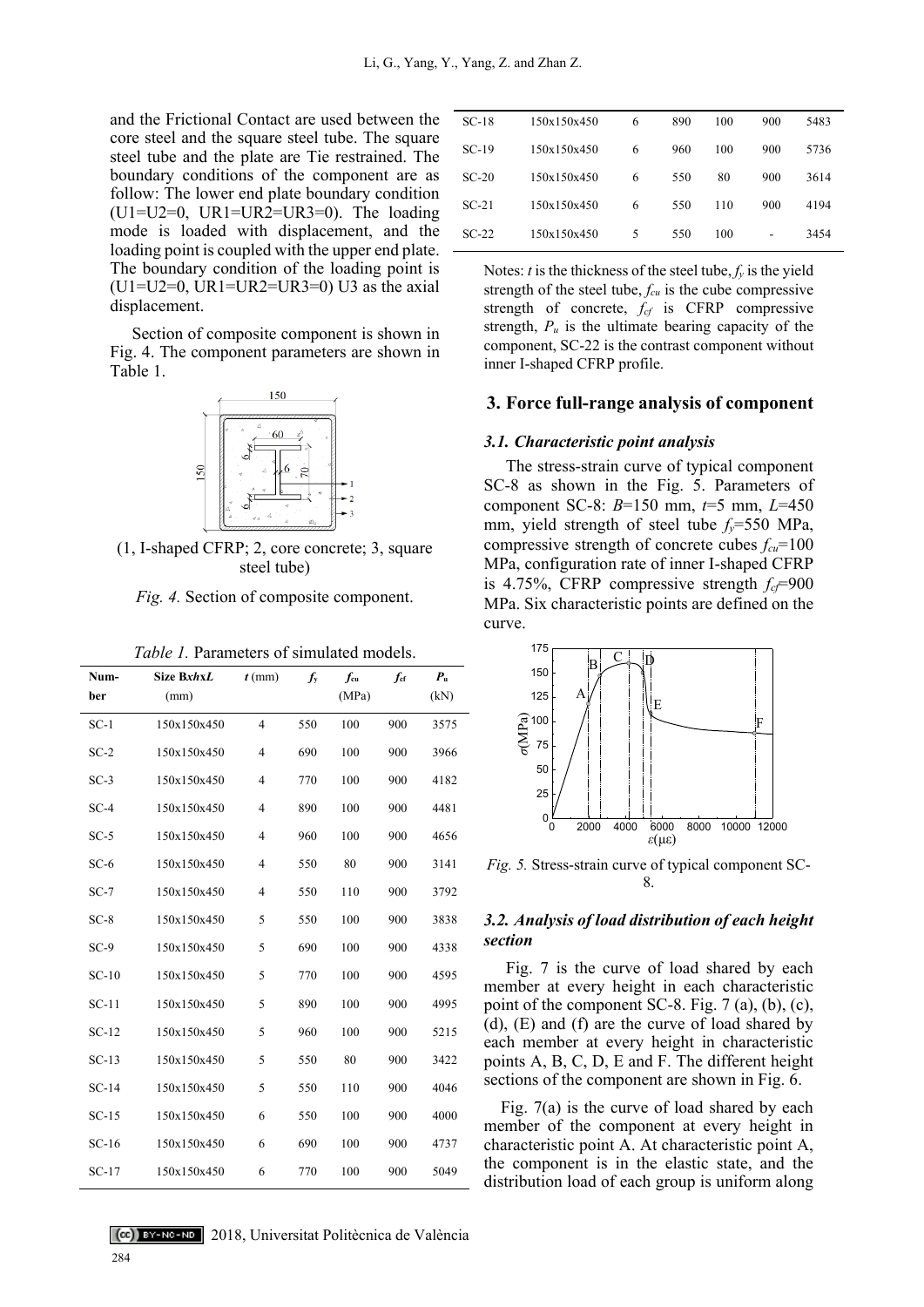the height. At this time, the concrete shares about 55.5% loads, the shared load of steel tube accounts for about 36.5% and the I-shaped CFRP shares about 8% load.

**Height of the section:**  $(1) H = 0mm$  $(6) H = 125 mm$  $(2) H = 25 mm$  $(7) H=150mm$  $(3) H = 50 mm$  $(8) H = 175 mm$  $(4) H = 75 mm$  $(9) H = 200$ mm  $(5) H=100mm$  $(10) H = 225 mm$ 

*Fig. 6.* Different heights of specimen section.

Figure 7 (b) is the curve of load shared by each member of the component at every height in characteristic point B. Under this characteristic point, full section of steel reaches the yield stage, and the concrete has entered the elastic-plastic stage. Under this characteristic point, it can be seen that the load of each high steel section is largely the same. It can be seen in figure that, the trend of concrete shared load at end region increases and the shared load of the end region section of concrete is slightly higher than that of the middle region section. Moreover, the CFRP shared load of the end section is slightly lower than the shared load of middle section; change range is less than 1%. Compared with the previous characteristic points, the sharing load of the steel tube and the I-shaped CFRP increased by about 28.5%, while the core concrete shared load increased by about 17%. During the period of characteristic point A to characteristic point B, the concrete entered the elastic-plastic state; meanwhile, the steel tube and I-shaped CFRP are still in elastic state.

Fig. 7(c) is the curve of load shared by each member of the component at every height in characteristic point C. When the component reaches the characteristic point C, the component reaches the ultimate loads. The shared load of steel tube is basically the same in the whole cross section, the load sharing rate is about 41% (load is about 1570 kN). At this time, the shared load of concrete has reached the maximum of the whole process. At the same time, the sharing load of the steel tube has no obvious change compared with the previous characteristic point and the I-shaped CFRP still bear the load. As is shown from the section height analysis, the loadsharing load of steel tube varies little with the height of the section, besides, the shared load of core concrete and I-shaped CFRP share the load changes larger with height. The core concrete divided about 52% longitudinal load (load about 2000 kN) from the 0 mm height section to the 25 mm height section, the shared load of core concrete decreased gradually, from the 25 mm height section to the 150 mm height section, while the height from 150 mm to 225 mm, the shared load of concrete is distributed uniformly along the height, which is about 49.18% of the cross-section load (load is about 1786 kN). The trend of shared load of CFRP is opposite to the trend of concrete load sharing. From the 0 mm height section to the 25 mm height section, the CFRP shared load accounts for about 8.4% of the cross-section load (the load is about 327 kN), besides, from the 150 mm height section to the 225 mm height section, the CFRP shared load accounts for about 13% of the cross-section load (the load is about 505 kN). As is shown in the Fig. 7(c), compared with the characteristic point B, the load increment of core concrete in the middle region is more obvious, while the load increase along the height of the I-shaped CFRP is even more obvious than the core concrete.

Fig. 7(d) is the curve of load shared by each member of the component at every height in characteristic point D. When the characteristic point D is reached, the CFRP reaches the limit, the CFRP shared load varies greatly with the cross-section height. From 200 mm height section to 225 mm height section, the shared load of CFRP accounts for about 17.5% of the crosssection load (load is about 680 kN) and the shared load of CFRP reaches the maximum of the whole process. The height from 0 mm to 25 mm, CFRP accounted for about 8.35% of the cross-section load (load is about 20 kN). From 25 mm to 200 mm, the shared load of CFRP increases gradually in the cross section. The trend of CFRP shared load is opposite to the trend of shared load of concrete. At the characteristic point D, the share load of the steel tube is about 40% (the load is about 1550 kN). The shared load of concrete is reduced and the concrete enters the decline stage after the characteristic point C. The shared load of the end region of concrete accounts for about 50% of the cross-section load (load is about 1920 kN). The shared load of concrete in middle region is about 44.3% of the cross-section load (load is about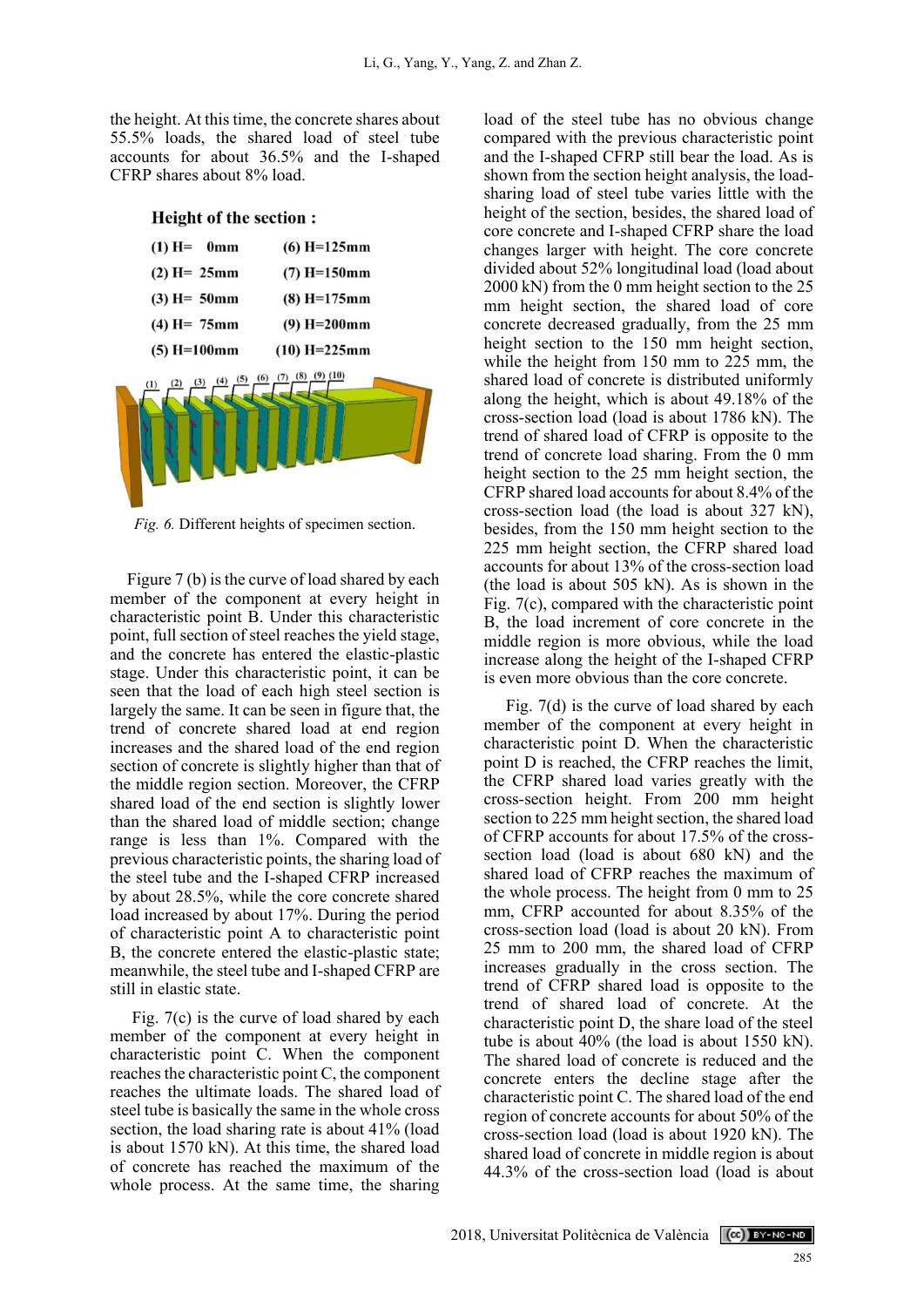1620 kN). It can be seen from the Fig. 7(d) that, at the characteristic point D, there is little change in shared load of concrete compared with the last characteristic point. The CFRP shared load increase in each height section, and concrete shared load reduce in each height section, the trend of the shared load along the height of concrete is the same as that of the characteristic point C.

Fig. 7(e) is the curve of load shared by each member of the component at every height in characteristic point E. When the member reaches characteristic point E, the inner I-shaped CFRP brittle failure, the shared load at end region of concrete is also significantly reduced. It can be seen of the curve that the shared load of the steel tube is about 1470 kN, there is no obvious change of load in each height section. The shared load of concrete from the 0 mm height section to the 125 mm height section are significantly lower than that of characteristic point D (from the load in end region is 1920 kN, the load in 1/4 cross section is 1820 kN reduced to the load in end region is 1010 kN, and the load in 1/4 cross section is 925 kN). The shared load of middle section concrete is increased, and the sharing load from the 200 mm height section to the 225 mm height section accounts for 36% of the section load (the load is 1225 kN). Although the middle section CFRP is brittle failure at the characteristic point E, , CFRP still has a certain residual bearing capacity, still bear about 7% of the load, from the 0 mm height section to the 125 mm height section.

Fig. 7(f) is the curve of load shared by each member of the component at every height in characteristic point F. When the component arriving at the characteristic point F, there is little increment of the shared load of steel tube, besides, the trend of CFRP shared load and concrete shared load is basically the same as that of the characteristic point E. The share load of each part are further reduced. In the end section, the shared load of the I-shaped CFRP accounts for 4% of the cross-section load, and the shared load of the 1/4 section accounts for 6.5% of the cross-section load, besides, the CFRP at middle section does not bear the load. The shared load of the concrete in end section accounts for 25% of the cross-section load, the 1/4 section shared load accounts for 21.5% of the cross-section load, and the middle section share load accounts for 30.5% of the cross-section load. The load of steel tube varies slightly along each height section, the steel tube shared load accounts for about 70% of the cross-section load and the difference along the height is less than 1%.

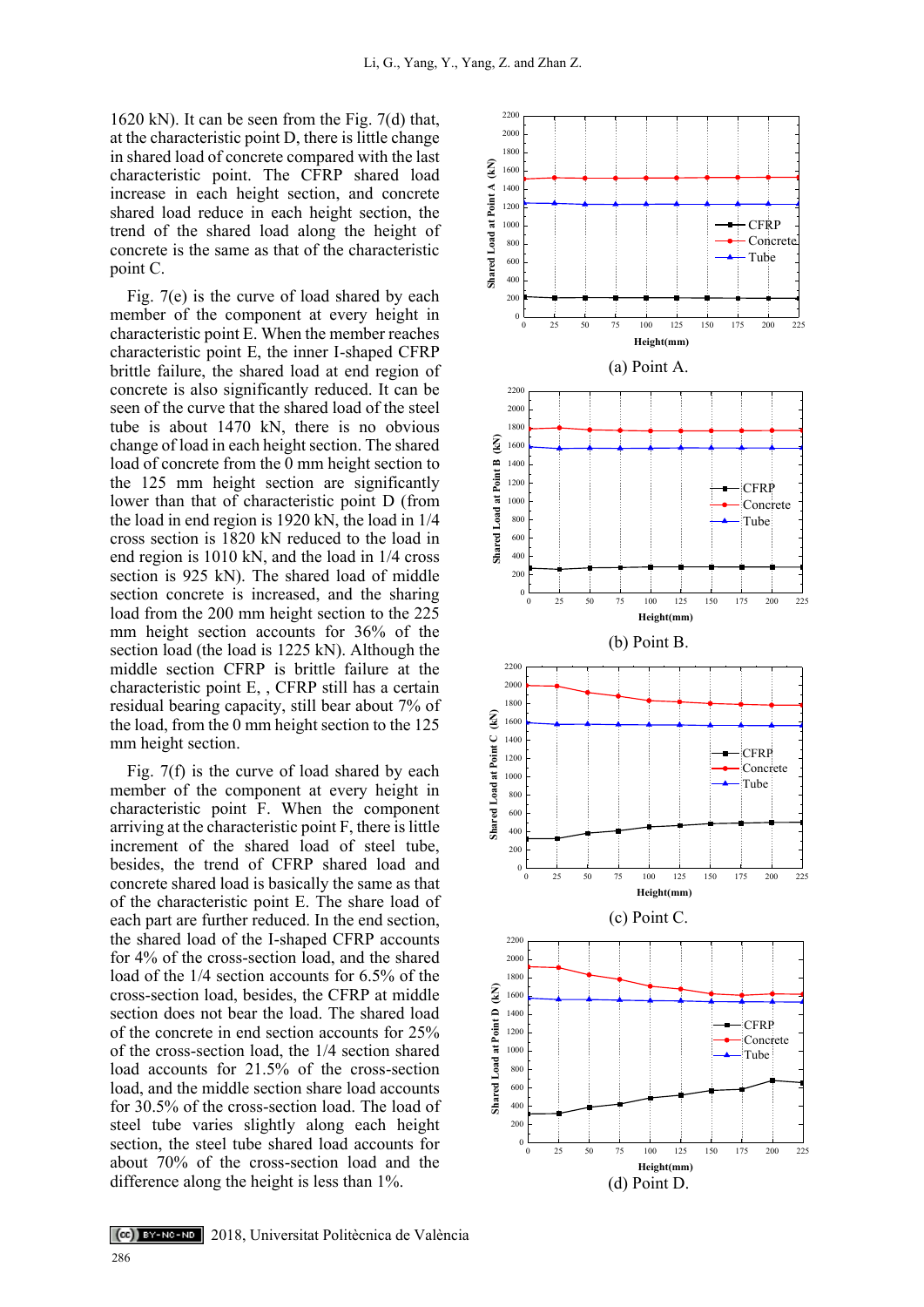

*Fig. 7.* The curve of load shared by each member at every height in each characteristic point of the component SC-8.

Fig. 8 is shared load of each part-height of section curve of component SC-8 at different characteristic points, Fig. 8 (a) (b) (c) are the corresponding curve of I-shaped CFRP, core concrete and square steel tube.



It can be seen in Fig. 8(a) that, before characteristic point B, the shared load of CFRP is evenly distributed along the cross-section.



*Fig. 8.* Shared load of each part-height of section curve of component SC-8 at different characteristic points.

Consider the component of the same of the same of the same of the same of the same of the same of the same of the same of the same of the same of the same of the same of the same of the same of the same of the same of the When the component reaches the characteristic point C, component reach the ultimate bearing capacity, but the I-shaped CFRP has not reached the limit. It can be seen from the height distribution that, the shared load in middle region of the I-shaped CFRP is larger. When the characteristic point D is reached, the shared load of the I-shaped CFRP section increases further, while the load at the end section does not change significantly. At this time, the I-shaped CFRP reaches its ultimate bearing capacity. When the characteristic points E and F are reached, the I-shaped CFRP in middle region is destroyed, the CFRP at middle region cannot bear the load any more, and the end region of the I-shaped CFRP still has a certain residual bearing capacity.

It can be seen from Fig. 8(b) that concrete at characteristic point A and characteristic point B is uniform distributed along the height of section. When the characteristic point C arrives, the end region cross-section load of concrete increases, which reaches the maximum CFRP shared load of the whole process. At same time,